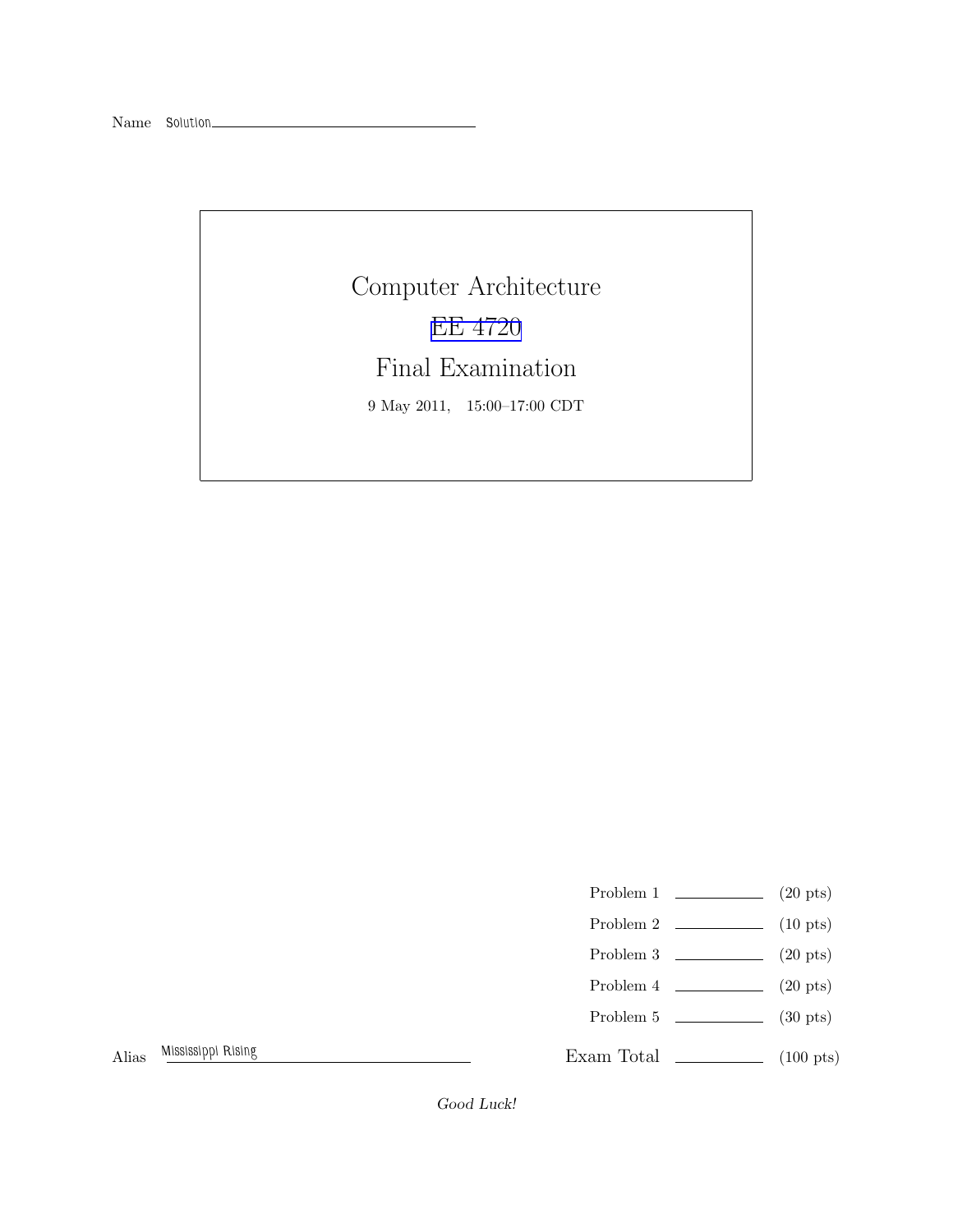Problem 1: (20 pts) The MIPS implementation below is similar to the one frequently used in class, except that it has bypass paths to the branch condition comparison unit.



(*a*) Show the execution of the code fragments below on the illustrated implementation up until the fetch of the first instruction of the second iteration. Be sure to account for the dependence on the branch condition.

 $\triangledown$  Pipeline execution diagram of code below.

```
# SOLUTION
LOOP1: # Cycle 0 1 2 3 4 5 6 7 8 9
lw r1, O(r2) IF ID EX ME WB
addi r2, r2, 4 IF ID EX ME WB
bne r2, r3 LOOP1 IF ID \rightarrow EX ME WB
add r4, r4, r1 IF \rightarrow ID EX ME WB
# Cycle 0 1 2 3 4 5 6 7 8 9
\frac{1}{W} r1, 0(r2) IF ID EX ME WB
```
The solution appears above. Note that because of the dependence with the addi instruction the branch must stall one cycle, until cycle 4, at which time the branch can use the bypass from ME to ID.

 $\triangledown$  Pipeline execution diagram of code below.

```
# SOLUTION
LOOP2: # Cycle 0 1 2 3 4 5 6 7 8 9 10
lw r1, O(r2) IF ID EX ME WB
lw r2, 4(r2) IF ID EX ME WB
bne r2, r0 LOOP2 IF ID ----> EX ME WB
add r4, r4, r1 IF ----> ID EX ME WB
# # Cycle 0 1 2 3 4 5 6 7 8 9 10
\frac{1}{\pi} if id EX ME WB
```
Solution appears above. Because the branch is dependent on a load, the  $1w$   $r2$ , the bypass doesn't help and so the branch must stall until 1w r2 reaches WB, in cycle 5. At that time the load value will be passed through the register file to the branch condition comparison unit (the circled equal sign).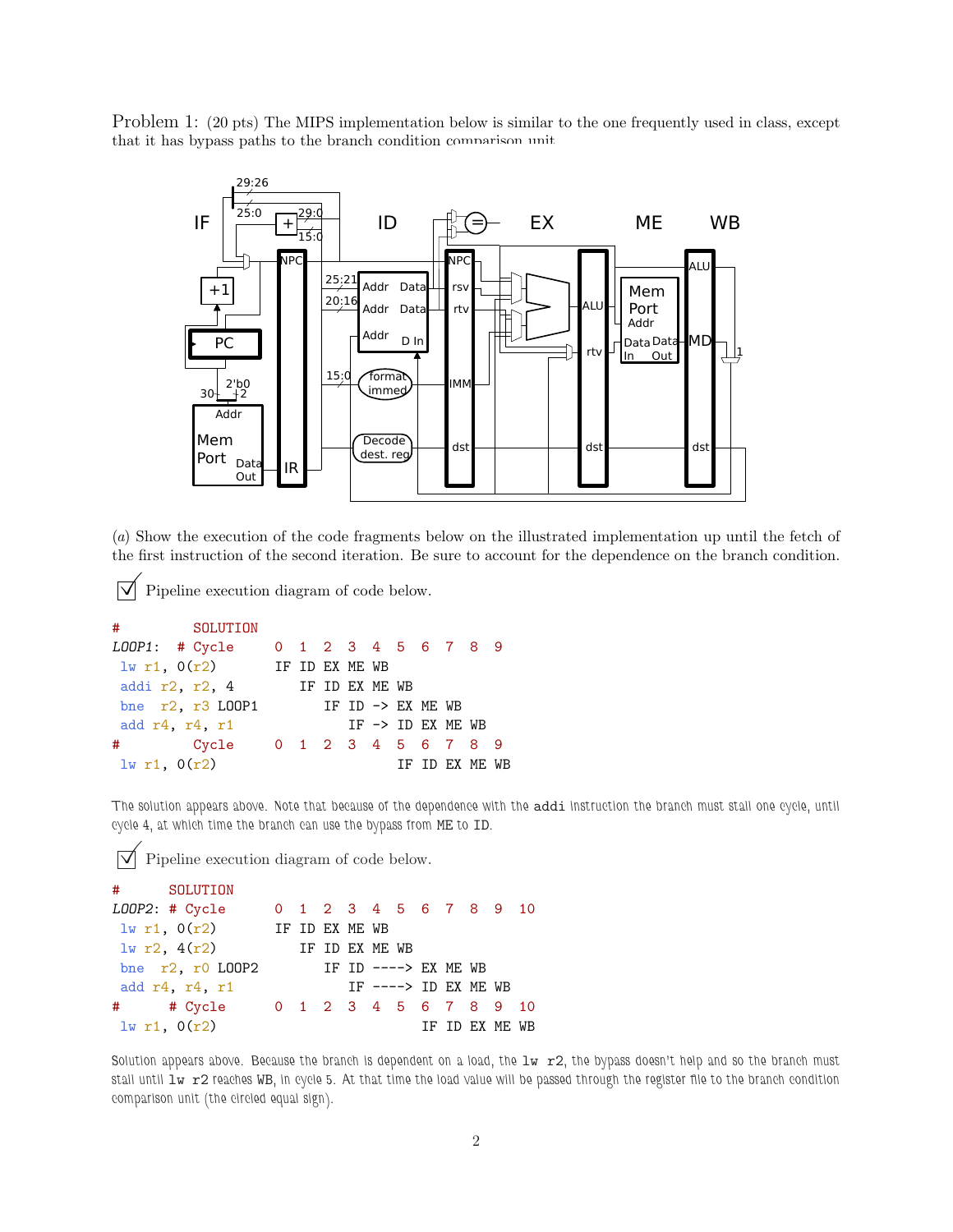(*b*) The implementation below has hardware in IF (not shown) to predict branches. Since it has prediction hardware the branch resolution hardware (the hardware that computes the branch condition and branch target) could be moved to the ME stage. Move the branch resolution hardware. Note that the resolution hardware will be used only if the branch is mispredicted.



 $\triangledown$  Move resolution hardware to the ME stage.

 $\overrightarrow{\mathcal{A}}$  Add any bypasses to resolution hardware needed by code samples in this problem.

 $\triangledown$  Cross out unused hardware in ID.

 $\triangledown$  Avoid adding unnecessary hardware.

Solution appears above.

The comparison unit has been moved to the ME stage, where it gets inputs from an added ME.rsv latch and the existing ME.rtv latch. In the figure the old comparison unit is crossed out and the new (or moved) comparison unit and new connections for it appear in blue. Those connections provide bypasses of values from the two preceding instructions, but won't work if the immediately preceding instruction is a load. For that a bypass has been added from the WB.MD latch. (The output of the WB-stage mux could also be used, but any value in WB.ALU could also have been bypassed when the branch was in EX.

The ID-stage adder for computing the branch target has been removed. Instead, the ALU will compute the branch target using the existing EX.NPC and EX.IMM inputs. A new connection from ME to the IF-stage mux has been added so the branch target can reach the PC, that appears in green.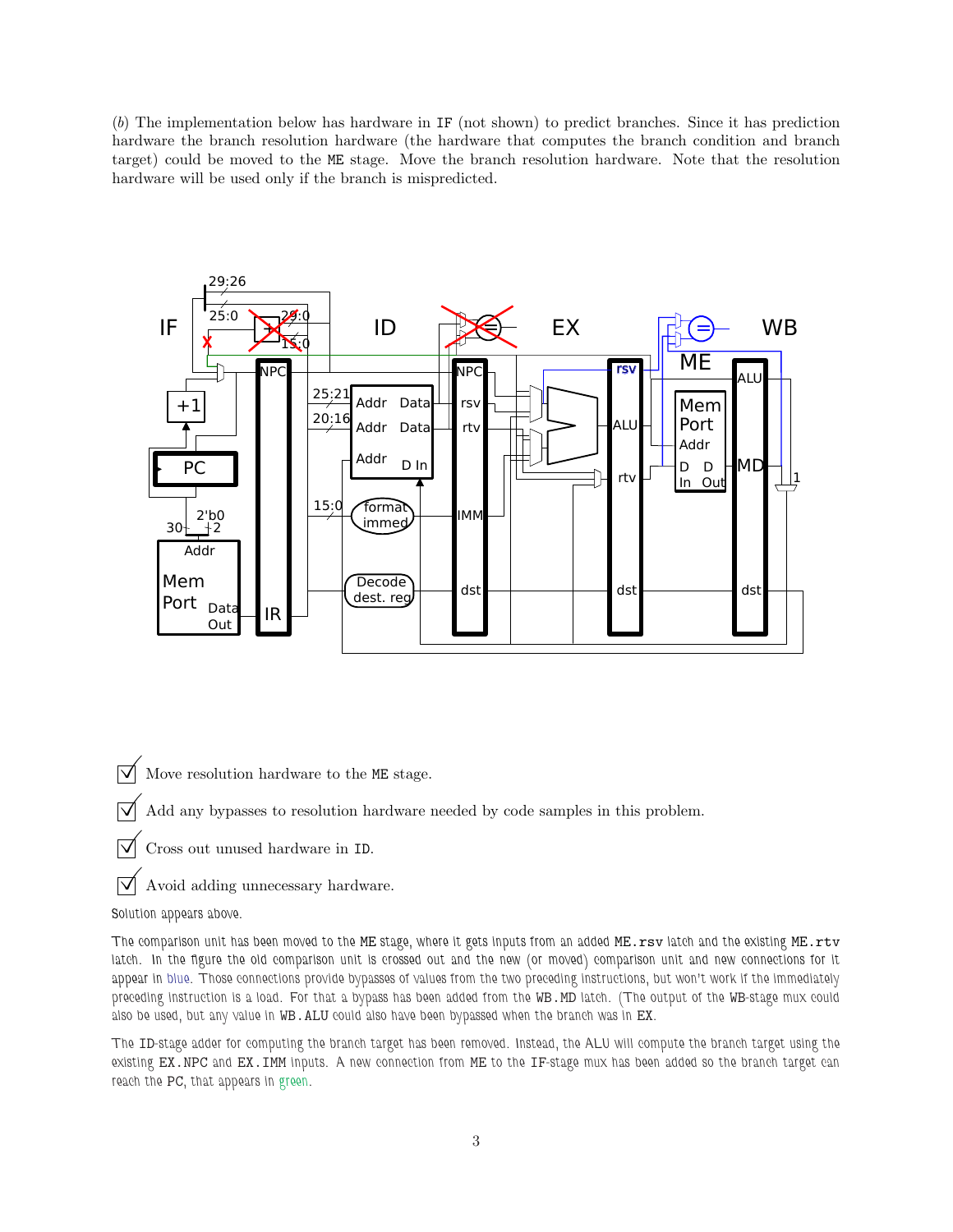Problem 1, continued: Consider the implementation from the previous part.

(*c*) Resolving the branch in ME with prediction can hurt performance with the code below compared to resolving in ID with prediction when the branch is hard to predict. By how much will it hurt performance? *Note: An exact number was not required on the original exam.* Explain, use a diagram if necessary. *Hint: Resolve is where recovery starts for a misprediction. Another hint: pay attention to dependencies on the branch condition.*



Because the branch resolution hardware is in ME, when there is a misprediction the correct path instruction will only reach IF when the branch is in WB (the cycle after ME). For the code fragment above this occurs in cycle 6. Compare this to the execution of the code in part (a) of this problem, in which the branch target is fetched in cycle 5. So performance is hurt by one cycle.

Note that though on a misprediction execution takes one cycle longer, when there is not a misprediction execution takes one cycle less since the dependence stall is avoided. See the next part for an example of that.

(*d*) Resolving the branch in ME with prediction should help performance with the code below compared to resolving in ID with prediction. Explain why, preferably with an execution diagram. *Hint: Same hints as previous part.*

|                                      | # SOLUTION                     |  |  |  |                |  |                |                        |  |
|--------------------------------------|--------------------------------|--|--|--|----------------|--|----------------|------------------------|--|
|                                      | $LOOP2:$ # $Cycle$             |  |  |  |                |  |                | 0 1 2 3 4 5 6 7 8 9 10 |  |
| $1w r1$ , $0(r2)$ IF ID EX ME WB     |                                |  |  |  |                |  |                |                        |  |
| 1w r2, 4(r2)                         |                                |  |  |  | IF ID EX ME WB |  |                |                        |  |
| bne $r2$ , $r0$ LOOP2 IF ID EX ME WB |                                |  |  |  |                |  |                |                        |  |
| add $r4$ , $r4$ , $r1$               |                                |  |  |  | IF ID EX ME WB |  |                |                        |  |
|                                      | # Cycle 0 1 2 3 4 5 6 7 8 9 10 |  |  |  |                |  |                |                        |  |
| 1w r1, 0(r2)                         |                                |  |  |  |                |  | TF TD FX MF WB |                        |  |

 $\triangledown$  Resolving in ME helps performance because...

... because we can bypass the load value, in cycle 5 for the example, and so avoid stalls. Contrast this with the execution of the fragment in part (a) in which there is a two cycle stall every iteration. With prediction there is never a dependence stall for the branch, and two-instruction squashes only occur when the branch is mispredicted.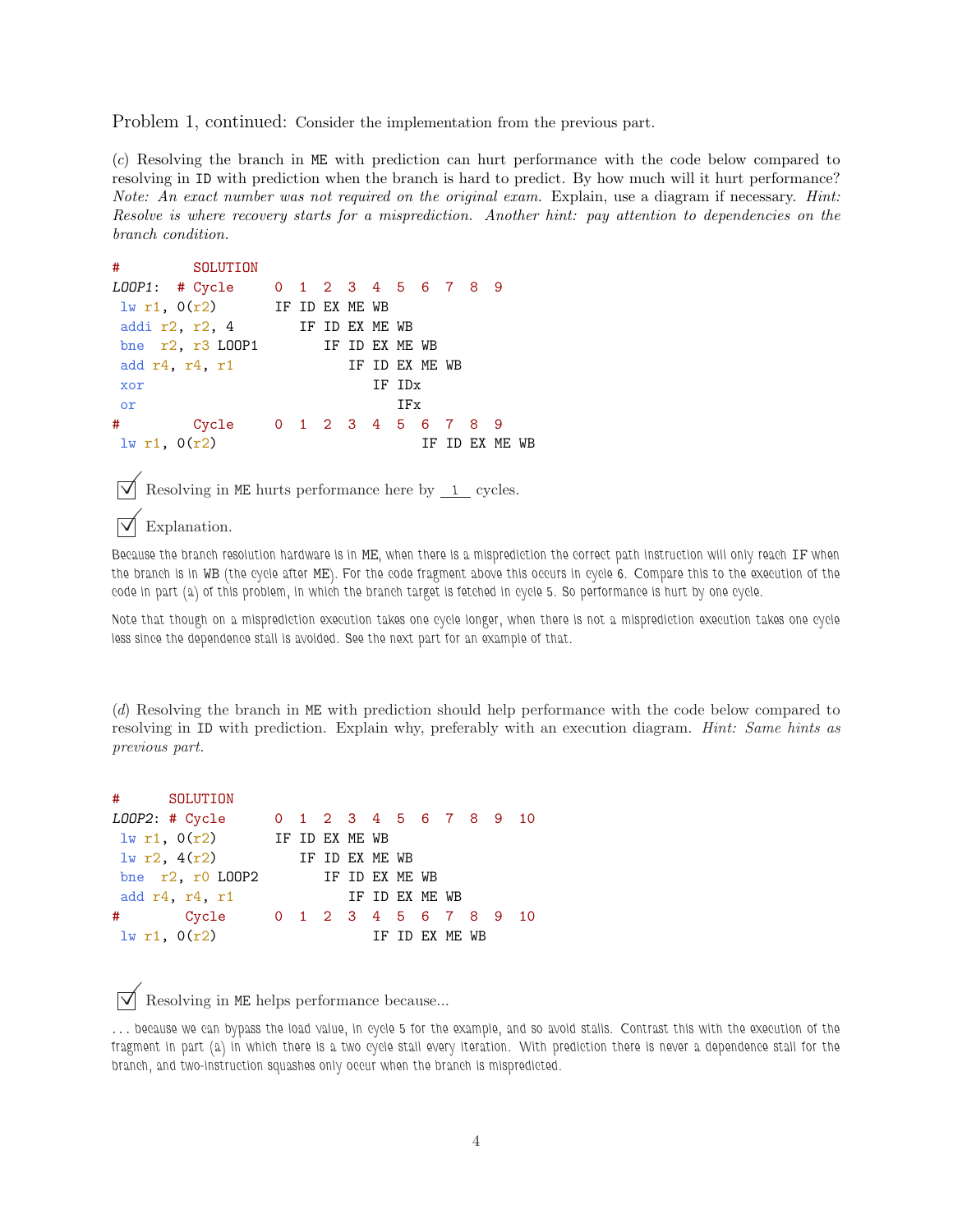Problem 2: (10 pts) The diagrams below show the execution of code on two-way superscalar dynamically scheduled systems of the type described in class. Each diagram has mistakes. Identify and fix them. Also explain why code should not execute as illustrated. The answer should specify what would go wrong, or why the system would be particularly inefficient, as appropriate.

(*a*) Find and fix the two problems with commit in the execution below, and explain why execution would be incorrect or inefficient.

```
# Cycle 0 1 2 3 4 5 6 7 8
lw r1, O(r2) IF ID Q RR EA ME WB C
sub r4, r5, r6 IF ID Q RR EX WB C
or r7, r4, r8 IF ID Q RR EX WB C
# Cycle 0 1 2 3 4 5 6 7 8
# SOLUTION BELOW, UNFIXED PROBLEM ABOVE.
# Cycle 0 1 2 3 4 5 6 7 8
\exists w \text{ r1, } O(r2) IF ID Q RR EA ME WB C
sub r4, r5, r6 IF ID Q RR EX WB C
or r7, r4, r8 IF ID Q RR EX WB C
# Cycle 0 1 2 3 4 5 6 7 8
```
 $\overrightarrow{\mathbf{V}}$  Fix the two problems above.

 $\triangledown$  Describe one error or inefficiency with execution.

Commit is supposed occur in program order, but sub commits before the lw. That's fixed in the solution. If commit did occur out of order it might not be possible to recover the correct register values (in particular the register mappings) should an instruction raise an exception. For example, if some instruction raised an exception in cycle 6 it would be too late to stop the sub.

 $\triangledown$  Describe another error or inefficiency with execution.

The code is committing at a rate of one per cycle, but since it's two-way superscalar it should be able to commit at a rate of two per cycle. (If it could only commit at one per cycle then there would be little point in having hardware to fetch, decode, and execute two per cycle.) That is also fixed in the solution.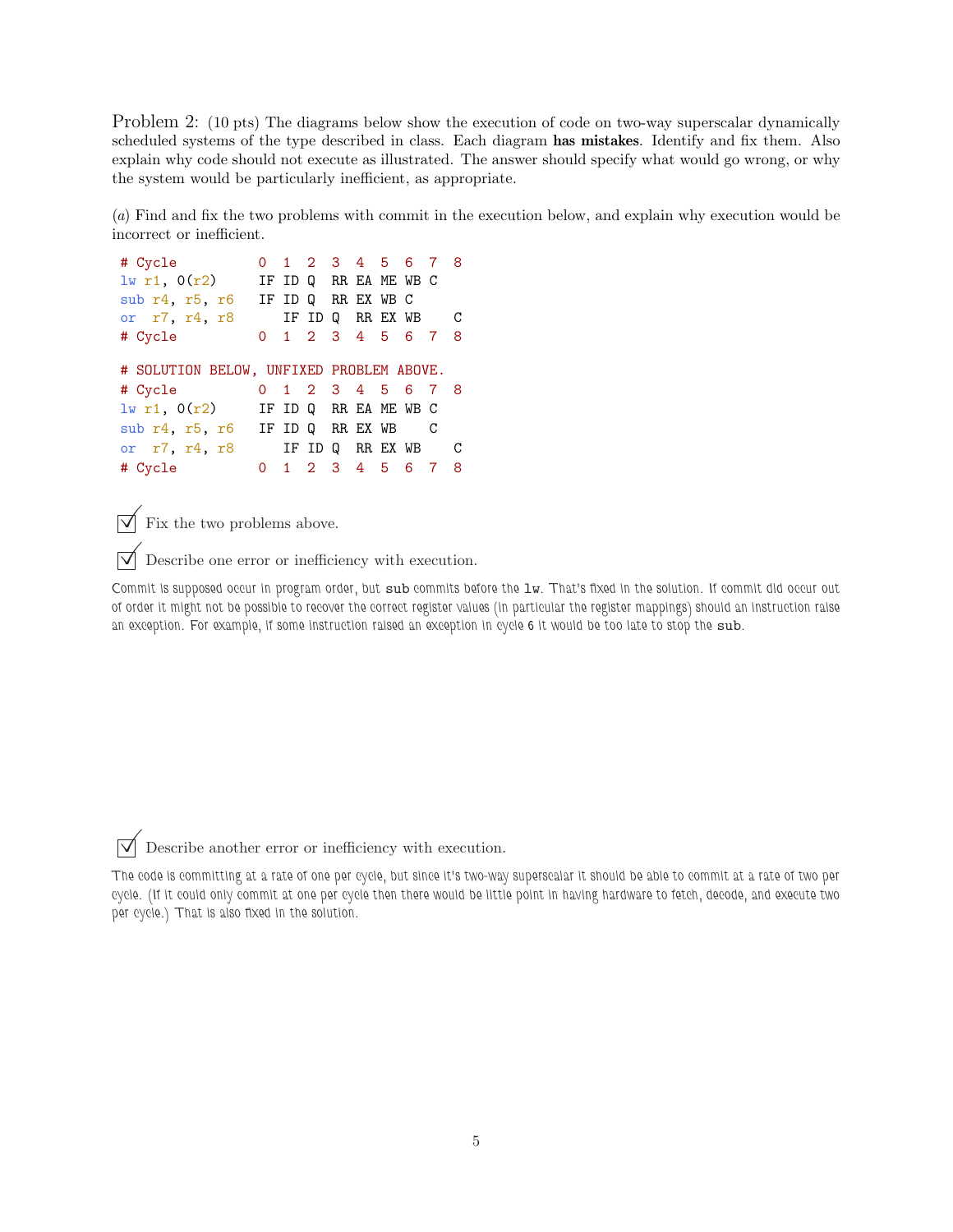(*b*) Find and fix the problem with the code below. Note that the processor has two FP adders, named A and B. *Hint: Check dependencies.*

add.d f0, f2, f4 IF ID Q RR A1 A2 A3 A4 WB C sub.d f6, f0, f8 IF ID Q RR A1 A2 A3 A4 WB C add.d f10, f11, f12 IF ID Q RR B1 B2 B3 B4 WB C addi r1, r1, 4 IF ID Q RR EX WB C # SOLUTION BELOW, UNFIXED PROBLEM ABOVE. add.d f0, f2, f4 IF ID Q RR A1 A2 A3 A4 WB C sub.d f6, f0, f8 IF ID Q RR A1 A2 A3 A4 WB C add.d f10, f11, f12 IF ID Q RR B1 B2 B3 B4 WB C addi r1, r1, 4 IF ID Q RR EX WB C

 $\overrightarrow{\mathbf{y}}$  Fix the problem above.

 $\triangledown$  Describe one error or inefficiency with execution.

The addi and the second add.d start execution later than they need to. Because neither of these instructions has dependencies with the others they can start execution without delay. That is shown in the solution above. Note that in this example there is no impact on execution time but if the second add.d were instead a divide instruction then the delayed start would slow down execution.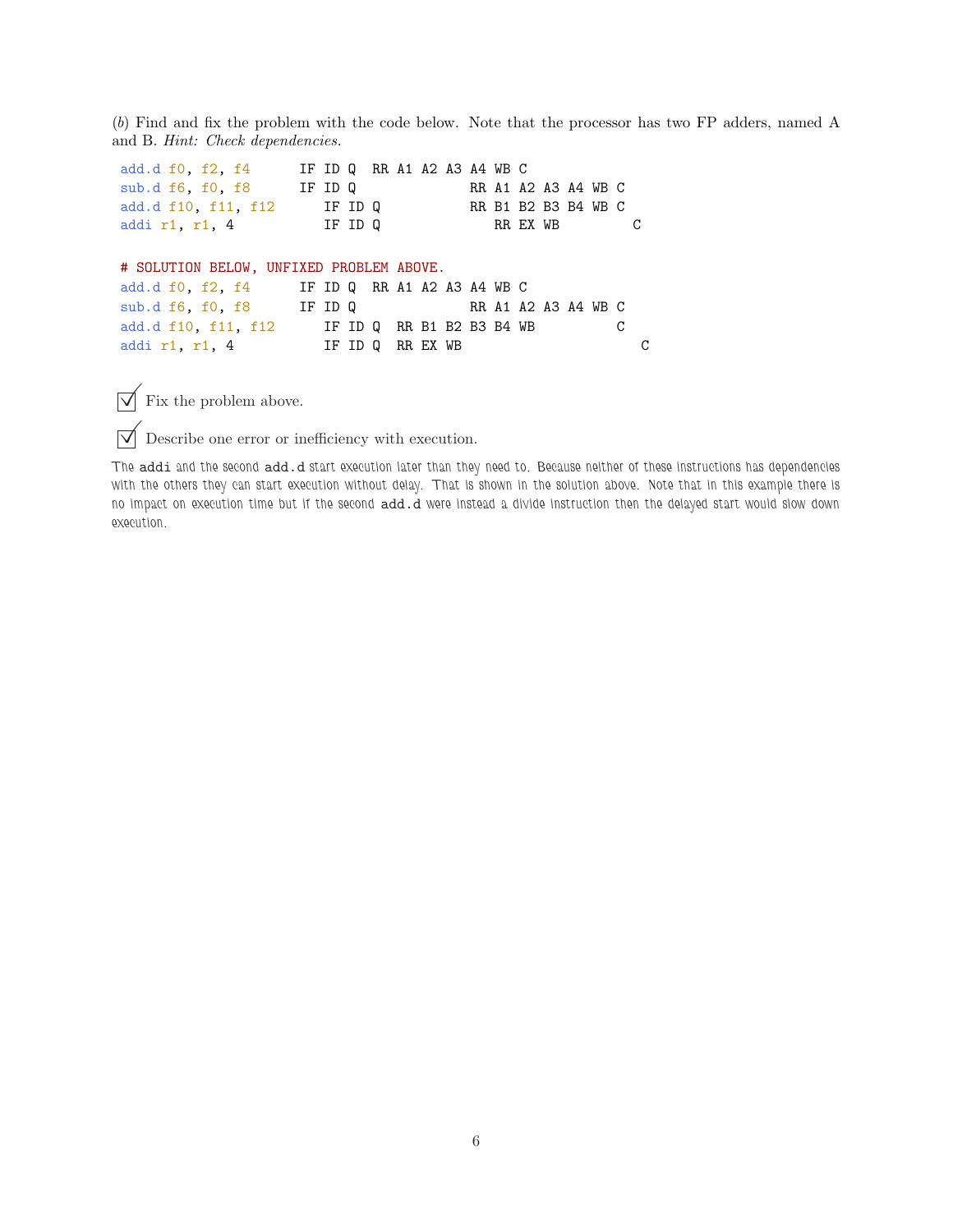Problem 3: (20 pts) Code producing the branch patterns shown below is to run on three systems, each with a different branch predictor. All systems use a  $2^{14}$ -entry BHT. One system uses a bimodal predictor, one system uses a local predictor with a 10-outcome local history, and one system uses a global predictor with a 10-outcome global history. The outcomes of branch B1 form a repeating pattern, the outcome of B2 can be modeled by a Bernoulli random variable with  $p = .7$  (the branch is taken with probability .7), and B3 is always taken.

0 0 1 2 3 3 3 2 1 0 1 2 3 3 3 2 1 <- Bimo Ctr B1: N T T T T T N N N T T T T T N N x x x x x x x x <- Bimo pred outc B2: R R R R R R R R R R R R R R R R B3: T T T T T T T T T T T T T T T T

For the questions below accuracy is after warmup.

What is the accuracy of the bimodal predictor on B1?

The counter used to predict B1, and the outcome of those predictions is shown in the diagram above. (The counter is labeled Bimo **Ctr**.) Based on these outcomes the accuracy is  $\frac{4}{8} = .5 = 50\%$ .

 What is the approximate accuracy of the bimodal predictor on B2? Explain. *Hint: A correct answer would be slightly more or less (pick one) than*. . .*. For the exact answer one would need the state probability formula for a Markov chain.*

If the counter for B2 were always 2 or 3, the accuracy would be .7. However two consecutive not-taken outcomes are far from impossible, and that would switch the prediction to not taken. Therefore the accuracy is less than .7. The exact probability that the counter value is  $i$  is  $p_i=\frac{\omega-1}{\omega^4-1}\omega^i$ , where  $\omega=\frac{.7}{.3}.$  The probability of a correct prediction is  $p_2+p_3=.844828.$  The probability of a correct prediction is then  $0.7(p_2 + p_3) + 0.3(p_0 + p_1) = 0.5914 + 0.0466 = 0.638$ .

What is the accuracy of the local predictor on branch B1?

The branch B1 pattern has a length of 8, which easily fits in the 10-outcome local history, and so the accuracy is 100%

 $\triangledown$  What is the warmup time of the global predictor on branch B1? Be sure to consider the effect of B2.

First, find the possible GHR values used to predict B1. The GHR patterns are: tTrtTrtTrt, tTrtTrtNrt, tTrtNrtNrt, tNrtNrtNrt, tNrtNrtTrt, tNrtTrtTrt. The lower-case ts are an outcome of B3, the rs are the outcomes of B2, and the upper-case letters are outcomes of B1; the rightmost outcome is the most recent. The reason these are referred to as patterns and not actual GHR values is because the outcome of branch  $B2$  is shown as an  $r$ , which can be either a  $t$  or  $n$ . Therefore for a pattern such as  $\mathtt{tTrtTrtNrt}$  there are  $2^3=8$  actual GHR values. Branch B1 needs to be executed twice to warm up the GHR, and each subsequent GHR value needs to be seen three times to warm up the PHT entries. So the total warmup time is  $3+6\times2^3\times2=99$ outcomes.

What is the minimum local history size needed for a local predictor to predict B1 with  $100\%$  accuracy? Five outcomes.

If it were four outcomes the local history TTTT would occur before both a taken and not-taken outcome.

 $\triangledown$  What is the accuracy of a global predictor with a three-outcome global history on branch B1?

Branch B1 can only be predicted using its own prior outcomes. With a global history length of 3 all B1 can see is one of its prior outcome. If that prior outcome is N (making pattern  $Nrt$ ) then the outcome will be N 2 out of 3 times (over a repetition of the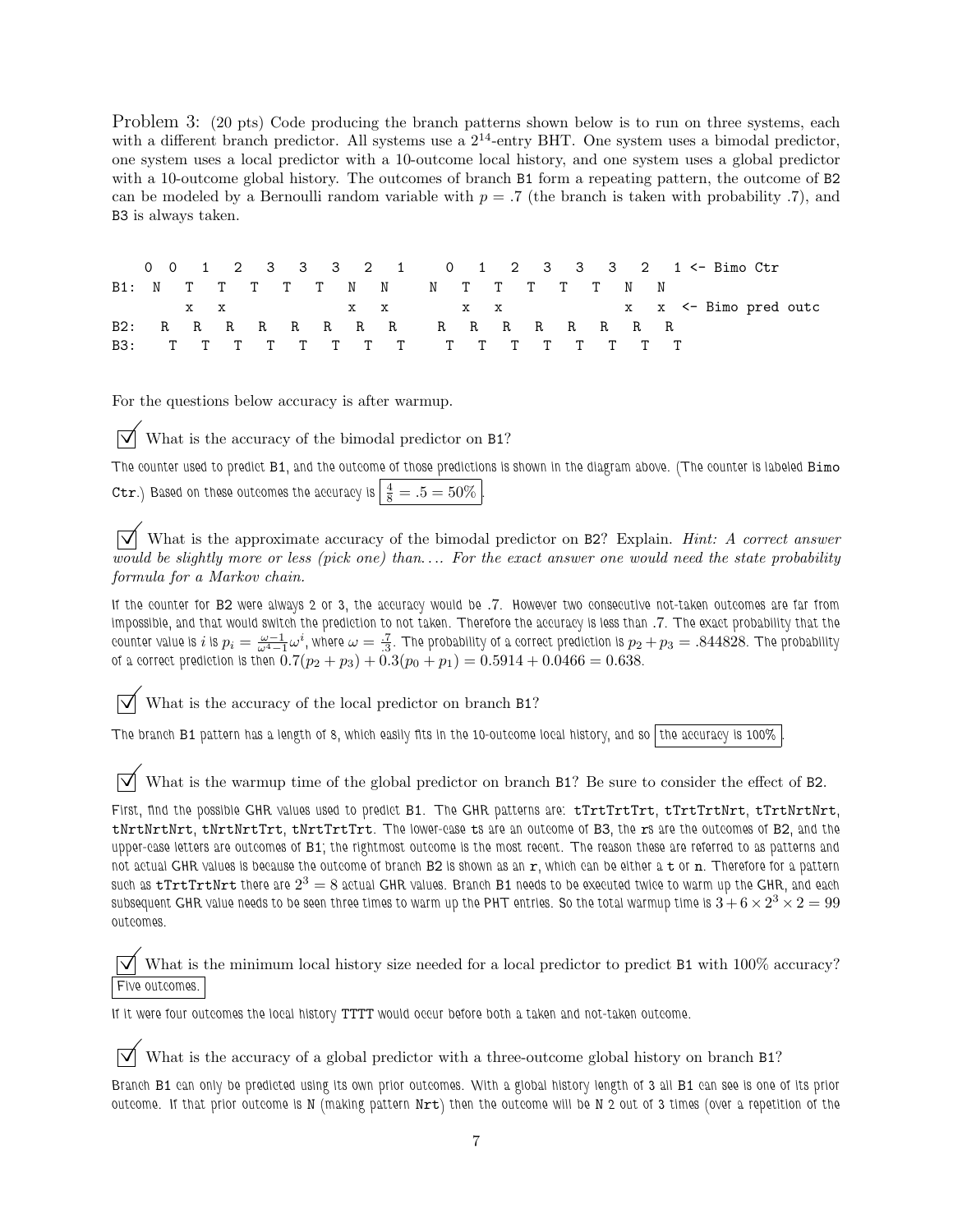length-8 pattern). If that prior outcome were T the outcome would be T 4 out of 5 times. The PHT entries would predict the more common outcomes, so the accuracy would be  $\frac{2+4}{3+5}=0.75.$ 

 $\sqrt{\phantom{a}}$  What is the minimum global history size needed for a global predictor to predict B1 with 100% accuracy? Branch B1 must see 5 prior outcomes to be predicted perfectly. That would require a global history length of  $5 \times 3 = 15$ .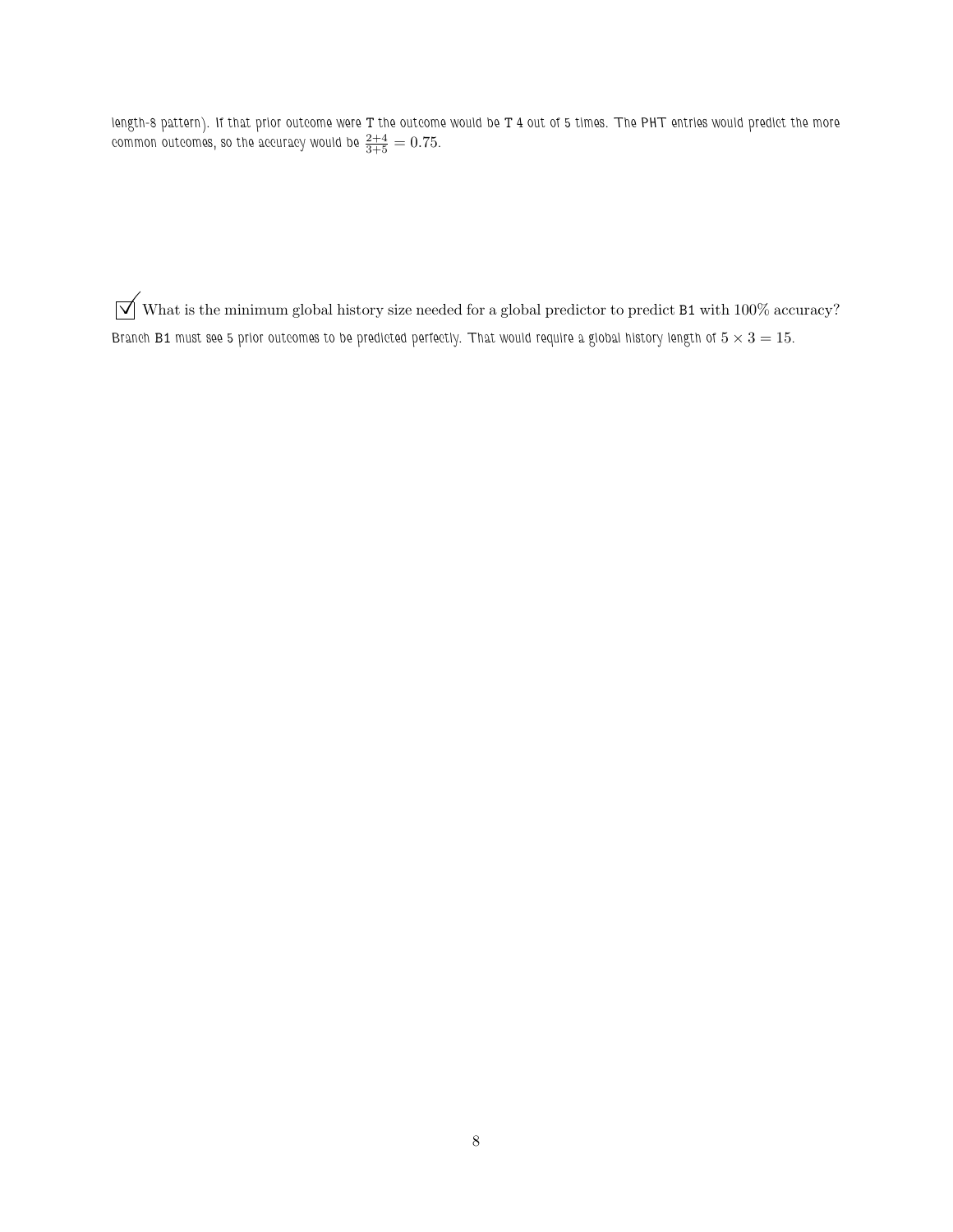Problem 4: (20 pts) The diagram below is for a set-associative cache with a capacity of 16 MiB  $(2^{24}$ bytes), and a line size of 64 bytes. The system has the usual 8-bit characters. Each data store below has a capacity of  $2^{20}$  bytes.

(*a*) Answer the following, formulæ are fine as long as they consist of grade-time constants.

 $\overrightarrow{\phantom{a}}$  Fill in the blanks in the diagram.



 $\overline{\bigvee}$  Show the address bit categorization. Label the sections appropriately. (Alignment, Index, Offset, Tag.)



## $\overline{\vee}$  Associativity:

The  $\lceil$  associativity is 16  $\rceil$ . The associativity is determined based on the given cache capacity,  $2^{24}$  bytes, and the given capacity of an individual data store,  $2^{\overline{2}0}$  bytes. There must be 16 data stores for the given cache capacity.

 $\overrightarrow{\mathcal{M}}$  Memory Needed to Implement (Indicate Unit!!): It's the cache capacity,  $2^{24}$  characters, plus  $16 \times 2^{20-6} \left(64-20+1\right)$  bits.

 $\overline{\vee}$  Show the bit categorization for a direct mapped cache with the same capacity and line size.

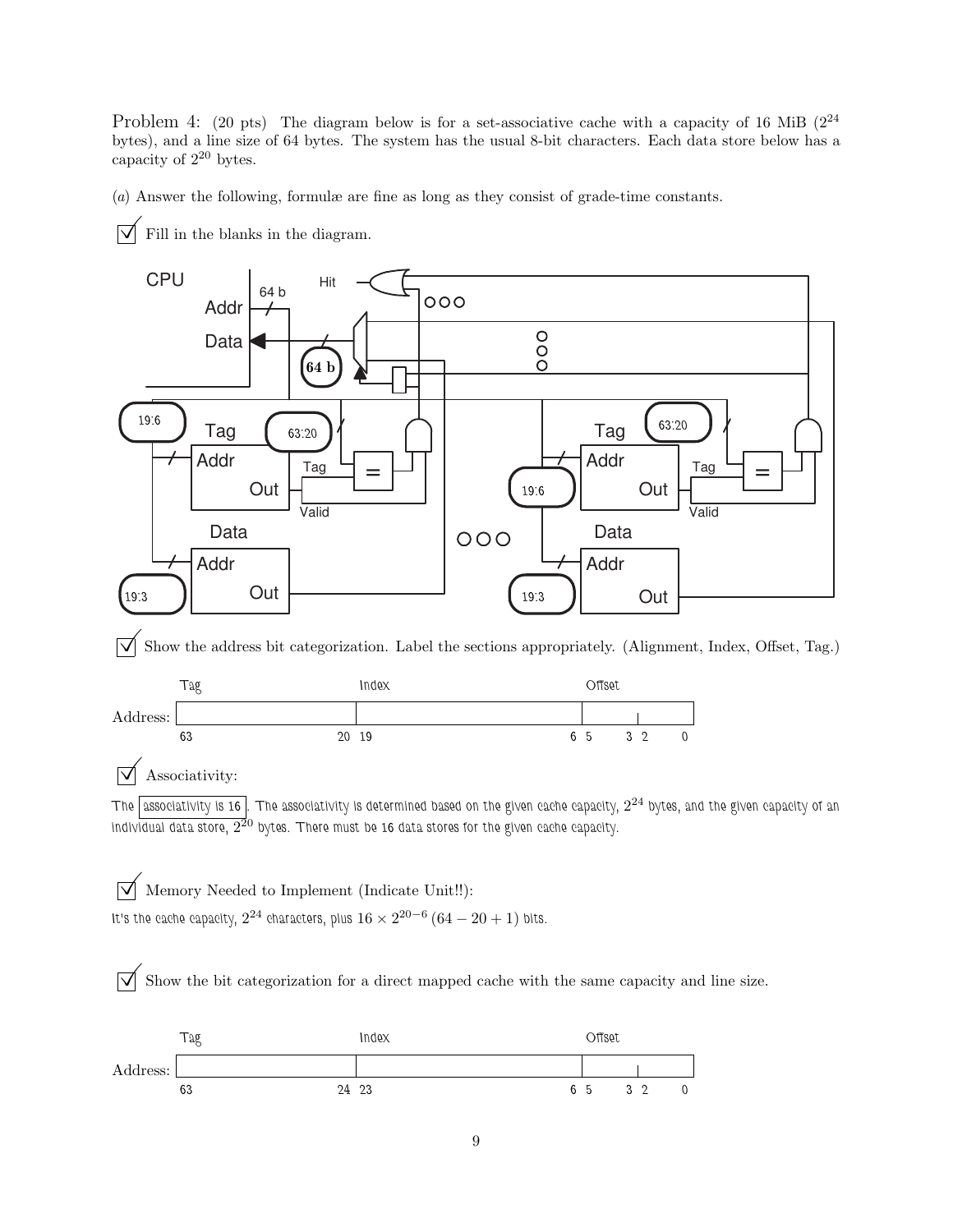Problem 4, continued: The problems on this page are **not** based on the cache from the previous page. The code fragments below run on a  $32 \text{ MiB}$  ( $2^{25}$  byte) direct-mapped cache with a 256-byte line size. Each code fragment starts with the cache empty; consider only accesses to the arrays, a, ax, and ay.

(*b*) Find the hit ratio executing the code below.

 $\triangledown$  What is the hit ratio running the code below? Explain

```
double sum = 0.0;
double a = 0x2000000; // sizeof(double) == 8
int i;
int ILIMIT = 1 << 11; // = 2^{11}
```
for (i=0; i<ILIMIT; i++) sum += a[ i ];

The line size of  $2^8$  characters is given, the size of an array element is  $8=2^3$  characters, and so there are  $2^{8-3}=2^5$  elements per line. The first access, at  $\texttt{i=0}$ , will miss but bring in a line with  $2^5$  elements, and so the next  $2^5-1$  accesses will be to data on the line. The access at  $i=$  32 will miss and the process will repeat. Therefore the hit ratio is  $\frac{31}{32}$ .

(*c*) The two code fragments below, labeled Method 1 and Method 2, perform the same computation but organize the data differently.

```
// Method 1
struct Our_Struct { int x; int y; };
Our_Struct a[SIZE];
for (int i=0; i<SIZE; i++) sum += a[ i ].x;
for (int i=0; i<SIZE; i++) myfunc(sum, a[ i ].y);
// Method 2
int ax[SIZE];
int ay[SIZE];
for (int i=0; i<SIZE; i++) sum += ax[i];
for (int i=0; i<SIZE; i++) myfunc(sum,ay[ i ]);
```
 $\overrightarrow{V}$  Which method has a higher hit ratio if the cache is small (or SIZE is large)? Explain

On each miss a line's worth of data is brought into the cache. With Method 1, because the data is organized into structures, a miss will bring in data which is not soon needed (the y values for the first loop and the x values for the second loop). When the cache is small those not-soon-needed values will be evicted from the cache before they are needed. Suppose the line size is 256 bytes and the integer sizes are 4 bytes each. A line with Method 1 holds  $256/8 = 32$  elements, but a line using Method 2 holds  $256/4 = 64$ elements. Therefore the hit ratio will be higher on the code above with Method 2 when the cache is small. If the cache were larger Method 1 would have about the same performance as Method 2 because the cache would be large enough to hold the not-soon-needed values long enough for the second loop.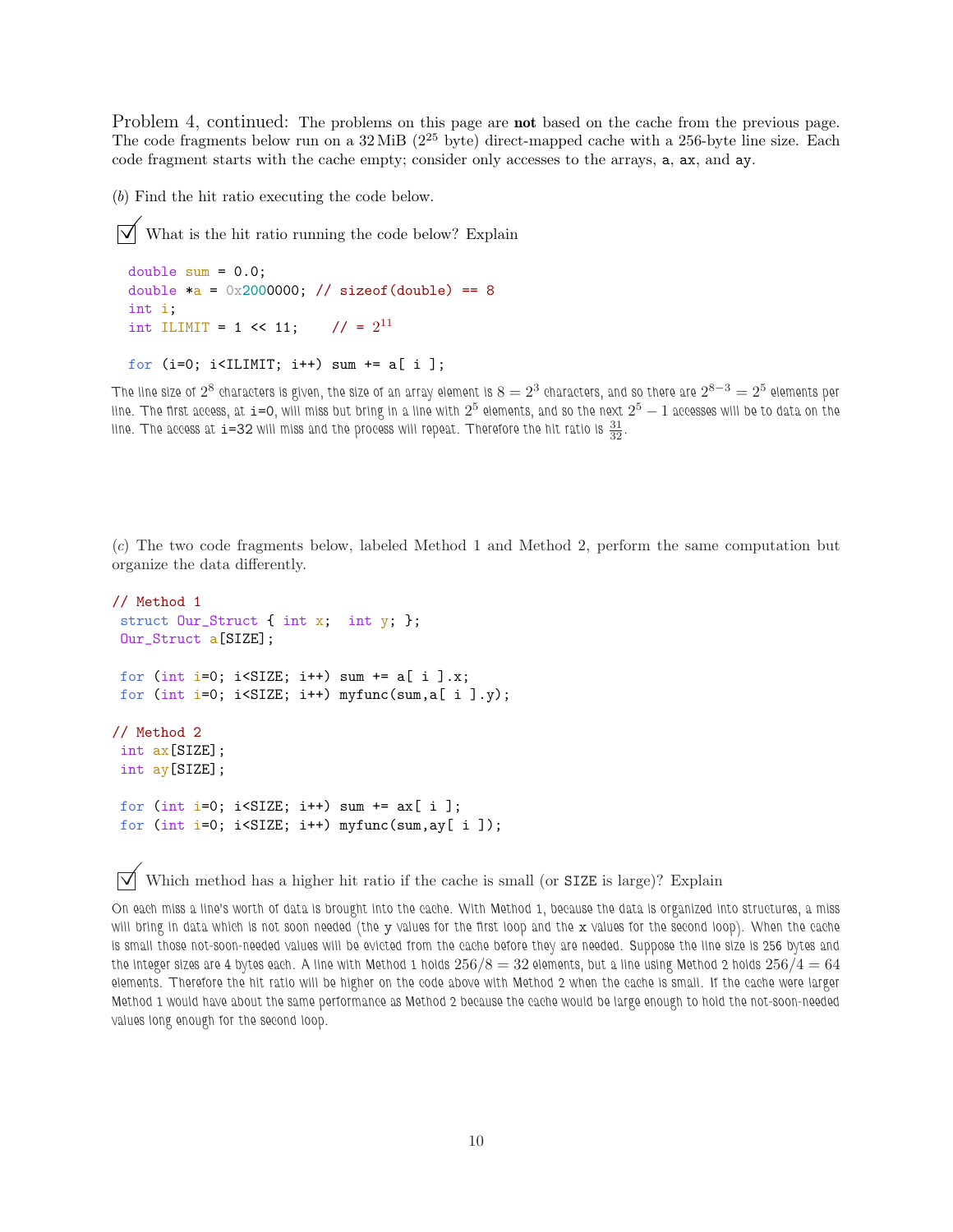Problem 5: (30 pts) Answer each question below.

(*a*) Eliminating bypass paths from an n-way superscalar statically scheduled processor would have a much larger effect than eliminating them from a scalar statically scheduled processor (like our 5-stage MIPS implementation).

 $\overrightarrow{V}$  Describe a positive benefit of eliminating the bypass paths that's much larger for the *n*-way superscalar.

Full-Credit Answer: The cost of bypass paths in a superscalar processor is  $\propto n^2$ , much larger than their cost in a scalar processor, and much larger than an acceptable  $n$ -times higher cost.

Long Explanation: In an n-way, 5-stage superscalar processor derived from our familiar 5-stage MIPS implementation there would be bypasses from each of n ALU results in the ME stage and n writeback values in the WB stage, to both inputs to each of n ALU's in the  ${\tt EX}$  stage, for a total of  $4n^2$  multiplexer inputs. The cost of these bypass paths is much larger in the superscalar processor, even after taking into account the expected  $n$  times higher cost.

 $\overrightarrow{\mathsf{V}}$  Describe a disadvantage of eliminating the bypass paths that's a much bigger disadvantage for the n-way superscalar.

No bypass is needed in the scalar processor if dependent instructions are separated by two instructions (see diagram below), but in an  $n$ -way superscalar the separation must be at least  $2n$  instructions. Therefore there would be many more added stalls in the superscalar processor.

|  | add $r1$ , $r2$ , $r3$ IF ID EX ME WB |                |  |                |  |                 |  |
|--|---------------------------------------|----------------|--|----------------|--|-----------------|--|
|  | or r6 r7 r8                           | IF ID EX ME WB |  |                |  |                 |  |
|  | and $r9$ , $r7$ , $r8$                |                |  | IF ID EX ME WB |  |                 |  |
|  | sub $r4$ , $r1$ , $r5$                |                |  |                |  | TF TD FX MF. WB |  |

(*b*) Consider a deeply pipelined system with 5n stages without bypass paths and that runs programs in which dependent instructions are far apart. Name two factors that will limit clock frequency for larger values of n. *Note: bypass paths were not mentioned in the original exam.*



## $\triangledown$  One frequency limiter.

The clock period includes time for the logic within a stage and time for the latch itself. Ideally, the time for the logic is reduced by  $n$ , but the time for the latch remains constant. So the clock period can be no lower than the latch time.

## $\sqrt{\phantom{a}}$  Another frequency limiter.

In the  $5n$ -stage system logic within each stage in the original 5-stage system must be split into  $n$  pieces. If that is done ideally the time for that logic would be  $t_{\rm l}/n$ , where  $t_{\rm l}$  is the logic time in a stage in the 5-stage system. But because logic cannot be perfectly divided some stages might take longer.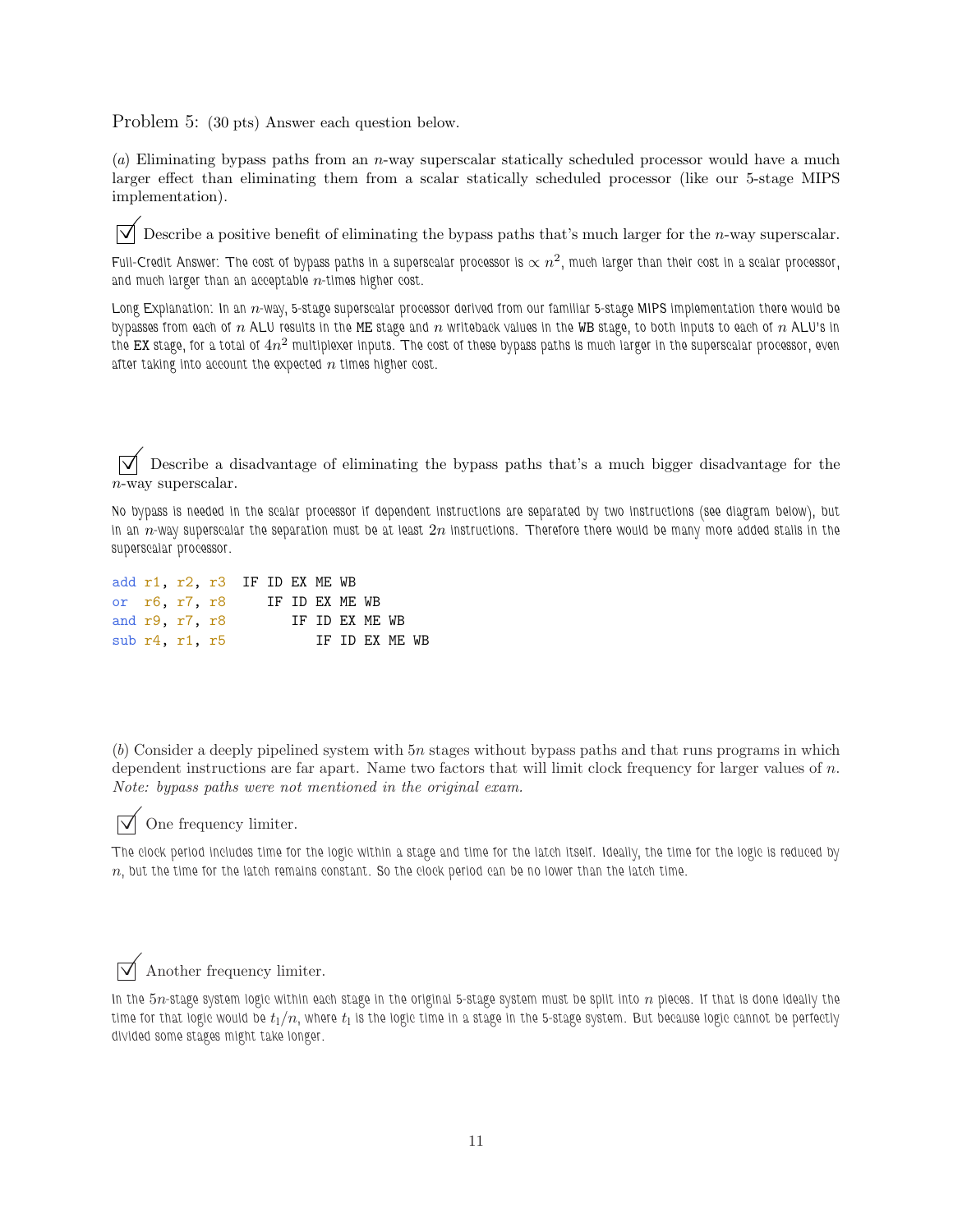(*c*) Consider the BHT of a bimodal branch predictor. An entry would contain a CTI type, a two-bit counter, a branch target, and perhaps a tag. The tag would be used like a cache tag, but does not need to be as large. For this problem only consider branches.

 $\Box$  How large would the target need to be to predict MIPS branches? *Hint: The answer is not 32 bits.* Since the address of the branch is known, the target field need only hold the displacement. The predictor hardware can then compute PC + 4 + 4  $*$  DISP. So the target field size would be 16 bits

Explain what the predictor can do with the tag to improve prediction accuracy.

If the tag doesn't match then the target will very likely be wrong, in fact, the instruction being fetched might not be a branch (or other CTI) at all. So when the tag doesn't match predict not taken, which is correct for non-CTIs and about half the branches.

(*d*) A four-way statically scheduled processor is much less expensive than a four-way dynamically scheduled processor. Why would the dynamically scheduled processor run some code faster than the statically processor even when the code was compiled with a good compiler that targeted the specific four-way implementation?

Specific advantage of dynamically scheduled processor for some code.

The compiler can schedule for fixed (always the same) latencies, such as those for floating point instructions, but the latency of load instructions depends upon where the data is found (*e.g.*, L1 cache, L2 cache, memory). In a region of code containing several loads, a compiler might be able to schedule one of those loads assuming an L2 cache hit (an L1 miss), but it would be difficult to find enough non-dependent instructions to schedule assuming all loads missed the cache. In contrast the dynamically scheduled processor could execute non-dependent instructions following any load that missed. Note: An L2 hit has on the order of a 15 cycle latency.

Another advantage is for branches. The compiler has most freedom to schedule within basic blocks, but in many types of programs they are small, about 10 instructions. Though a compiler can draw instructions from before and after a basic block this can slow code down because some of those boosted instructions will not need to be executed for some branch outcomes. In contrast the dynamically scheduled processor works with the actual path taken (actual branch outcomes) and so is not affected by branches.

Describe properties of code that would run at the same rate on the two processors.

Code that has large basic blocks, loads that always hit the L1 cache, and that has large distances between dependent instructions. A compiler can do a good job scheduling this kind of code, and so the dynamically scheduled processor's advantages are won't apply.